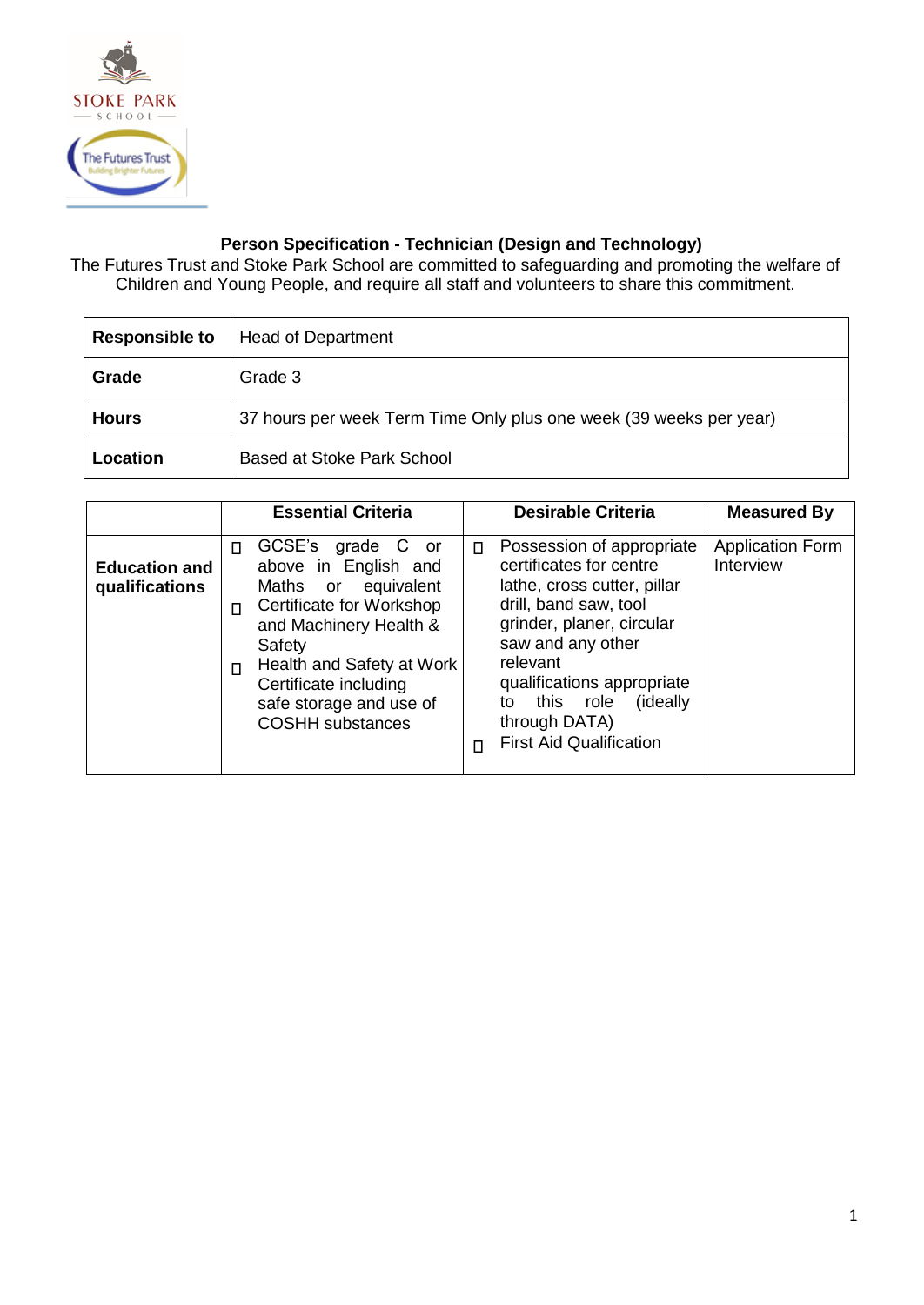

|                   | Able to liaise and<br>П           | <b>Application Form</b> |
|-------------------|-----------------------------------|-------------------------|
| <b>Skills and</b> | communicate effectively           | Interview               |
| abilities         | via telephone and in              | Assessment              |
|                   | person to obtain and              |                         |
|                   | provide information, give         |                         |
|                   | assistance and receive            |                         |
|                   | instruction                       |                         |
|                   | Ability to prioritise<br>П        |                         |
|                   | workload to meet                  |                         |
|                   | deadlines for the                 |                         |
|                   | preparation of materials          |                         |
|                   | needed for lessons.               |                         |
|                   | Liaise with external<br>$\Box$    |                         |
|                   | agencies and firms in a           |                         |
|                   | professional manner Use           |                         |
|                   | initiative and work<br>$\Box$     |                         |
|                   | effectively as part of a          |                         |
|                   | team                              |                         |
|                   | Maintain Workshop<br>$\Box$       |                         |
|                   | <b>Health &amp; Safety Follow</b> |                         |
|                   | guidelines and<br>$\Box$          |                         |
|                   | recognise procedures              |                         |
|                   | and to operate in a               |                         |
|                   | systematic and                    |                         |
|                   | methodical way                    |                         |
|                   |                                   |                         |

| <b>Skills and</b><br>abilities<br>continued | Prepare and manufacture<br>П<br>teaching aids, equipment<br>and materials following<br>instructions given<br>Ability to adapt work and<br>П<br>train in new technologies<br>and equipment<br>Ability to operate general<br>П<br>office equipment Able to<br>assist with<br>П<br>demonstrations of<br>equipment and<br>experiments to pupils<br>Able to follow the<br>П<br>school's safeguarding<br>procedures and<br>recognise when to report<br>any concerns. |  | <b>Application Form</b><br>Interview<br>Assessment |
|---------------------------------------------|----------------------------------------------------------------------------------------------------------------------------------------------------------------------------------------------------------------------------------------------------------------------------------------------------------------------------------------------------------------------------------------------------------------------------------------------------------------|--|----------------------------------------------------|
|---------------------------------------------|----------------------------------------------------------------------------------------------------------------------------------------------------------------------------------------------------------------------------------------------------------------------------------------------------------------------------------------------------------------------------------------------------------------------------------------------------------------|--|----------------------------------------------------|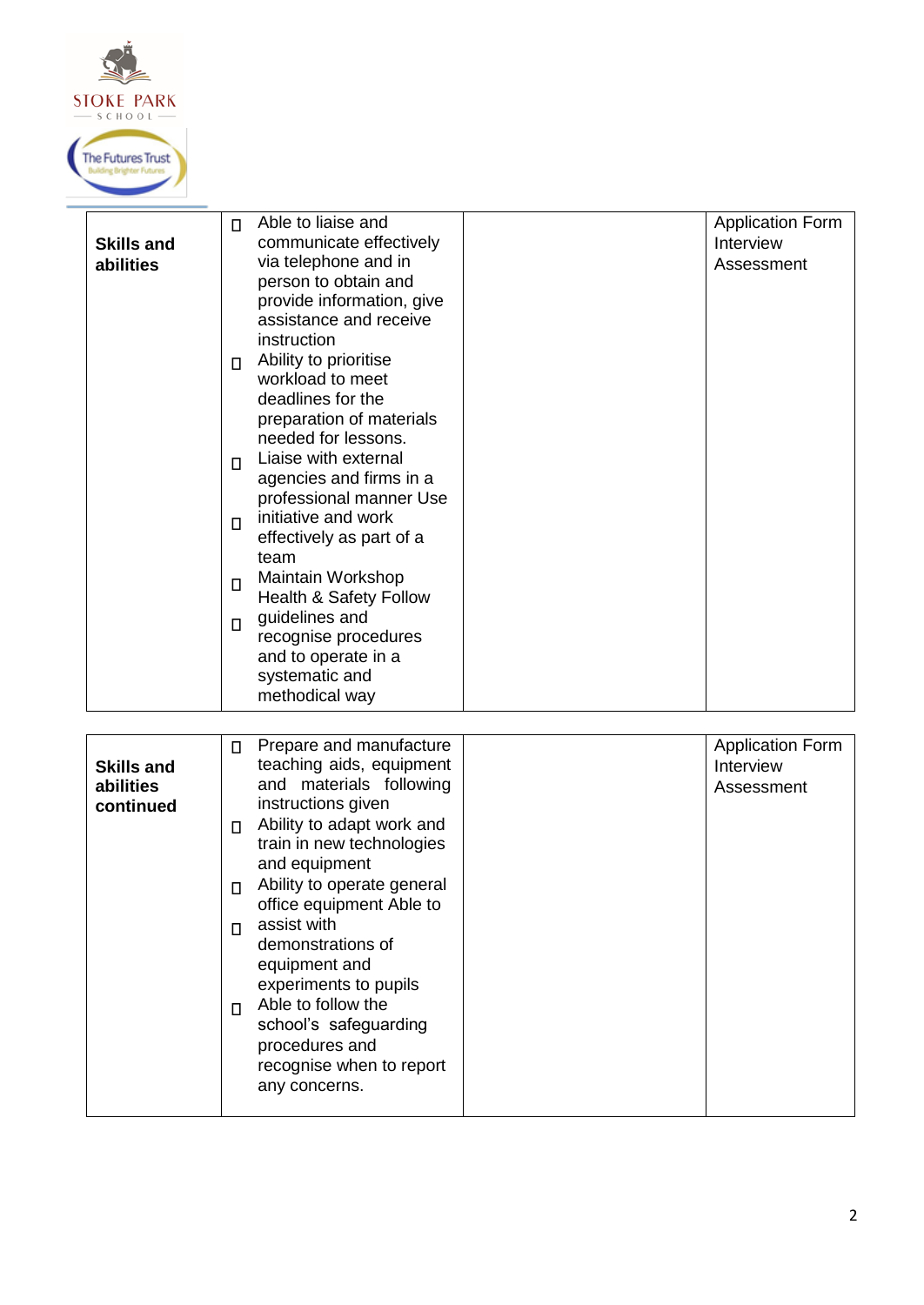

| <b>Experience</b>                           | Ц<br>A minimum of 12 months<br>working in a role<br>providing relevant<br>experience.<br>П<br>Experience of using own<br>initiative and problem<br>solving.<br>п<br>Planning for the efficient<br>and cost effective use of<br>resources.                                                                                                                                                                                                                                                                                      | П<br>Working in an education<br>environment                                                                                | <b>Application Form</b><br>Interview               |
|---------------------------------------------|--------------------------------------------------------------------------------------------------------------------------------------------------------------------------------------------------------------------------------------------------------------------------------------------------------------------------------------------------------------------------------------------------------------------------------------------------------------------------------------------------------------------------------|----------------------------------------------------------------------------------------------------------------------------|----------------------------------------------------|
| <b>Knowledge</b><br>and<br>understanding    | General knowledge of<br>$\Box$<br>equipment for the use of<br>metal and wood<br>machinery (milling<br>machines, lathes etc<br>used in Design<br>Technology including<br>CADCAM (laser cutter, 3D<br>printer etc.) plus additional<br>practical and procedural<br>knowledge. Knowledge of<br>materials used in Design<br>$\Box$<br>Technology<br>Knowledge and<br>understanding of health<br>П<br>and safety issues<br>Knowledge of general<br>office equipment, eg<br>$\Box$<br>photocopier, computing<br>and library services | Knowledge of CAD/CAM<br>$\Box$<br>programmes<br>Child protection<br>and<br>$\Box$<br>keeping children safe in<br>education | <b>Application Form</b><br>Interview<br>Assessment |
| Knowledge and<br>understanding<br>continued | A basic knowledge of the<br>nature of work undertaken<br>by a Secondary School.<br>A basic understanding of<br>the needs and<br>characteristics of young<br>people.                                                                                                                                                                                                                                                                                                                                                            |                                                                                                                            | <b>Application Form</b><br>Interview<br>Assessment |